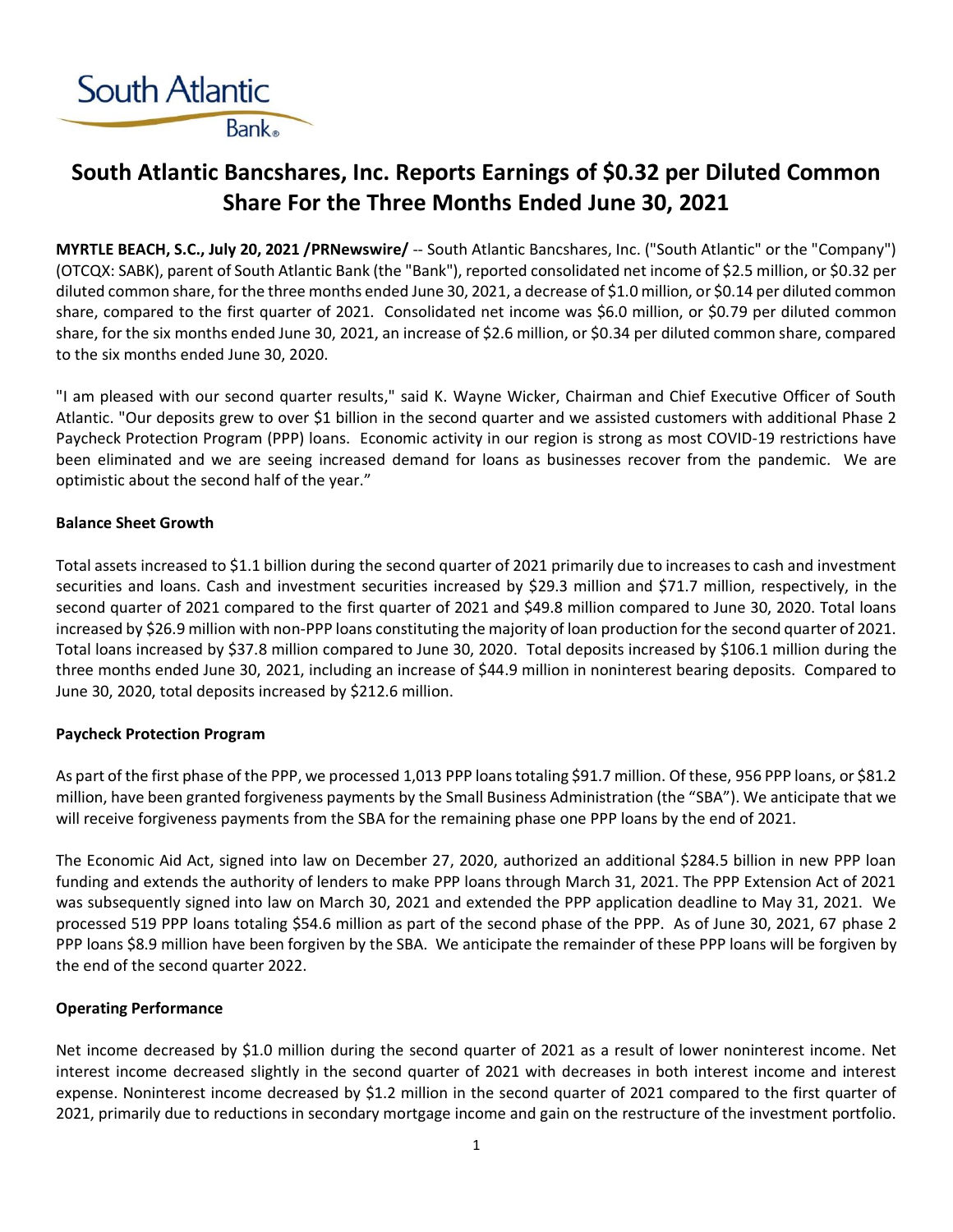## **Financial Performance**

*Dollars in Millions Except Per Share Data*

|                                            | <b>Three Months Ended</b> |                   |                      |                       |                  |                  | <b>Six Months Ended</b> |
|--------------------------------------------|---------------------------|-------------------|----------------------|-----------------------|------------------|------------------|-------------------------|
| <b>Income Statement</b>                    | June 30,<br>2021          | March 30,<br>2021 | December 31.<br>2020 | September 30,<br>2020 | June 30,<br>2020 | June 30,<br>2021 | June 30,<br>2020        |
| Interest Income                            |                           |                   |                      |                       |                  |                  |                         |
| Loans                                      | \$8,292                   | \$8,684           | \$8,096              | \$7,735               | \$7,686          | \$16,976         | \$15,115                |
| Investments                                | 1,119                     | 748               | 734                  | 653                   | 641              | 1,867            | 1,251                   |
| <b>Total Interest Income</b>               | \$9,411                   | \$9,432           | \$8,830              | \$8,388               | \$8,327          | \$18,843         | 16,366                  |
| Interest Expense                           | 559                       | 575               | 665                  | 738                   | 821              | 1,134            | 2,153                   |
| <b>Net Interest Income</b>                 | \$8,852                   | \$8,857           | \$8,165              | \$7,650               | \$7,506          | \$17,709         | \$14,213                |
| Provision for Loan Losses                  | 375                       | 285               | 665                  | 165                   | 610              | 660              | 855                     |
| Noninterest Income                         | 2,260                     | 3,478             | 2,138                | 1,980                 | 2,234            | 5,738            | 3,863                   |
| Noninterest Expense                        | 7,625                     | 7,558             | 7,418                | 7,120                 | 6,494            | 15,183           | 12,958                  |
| <b>Income Before Taxes</b>                 | \$3,112                   | \$4,492           | \$2,220              | \$2,345               | \$2,636          | \$7,604          | 4,263                   |
| Provision for Income Taxes                 | 637                       | 978               | 376                  | 376                   | 540              | 1,615            | 880                     |
| <b>Net Income</b>                          | \$2,475                   | \$3,514           | \$1,844              | \$1,969               | \$2,096          | \$5,989          | \$3,383                 |
| <b>Basic Earnings Per Share</b>            | \$0.33                    | \$0.47            | \$0.25               | \$0.26                | \$0.28           | \$0.80           | \$0.45                  |
| <b>Diluted Earnings Per Share</b>          | \$0.32                    | \$0.46            | \$0.24               | \$0.26                | \$0.28           | \$0.79           | \$0.45                  |
| <b>Weighted Average Shares Outstanding</b> |                           |                   |                      |                       |                  |                  |                         |
| <b>Basic</b>                               | 7,513,030                 | 7,509,333         | 7,504,098            | 7,504,040             | 7,504,040        | 7,513,030        | 7,504,040               |
| Diluted                                    | 7,633,965                 | 7,600,275         | 7,561,005            | 7,530,222             | 7,529,952        | 7,620,012        | 7,558,972               |
| <b>Total Shares Outstanding</b>            | 7,541,109                 | 7,509,333         | 7,509,333            | 7,504,040             | 7,504,040        | 7,541,109        | 7,504,040               |

## **Operating Results**

The Company reported consolidated net income of \$2.5 million, or \$0.32 per diluted common share, for the three months ended June 30, 2021, a decrease of \$1.0 million, or \$0.14 per diluted common share, compared to the first quarter of 2021. Consolidated net income was \$6.0 million, or \$0.79 per diluted common share, for the six months ended June 30, 2021, an increase of \$2.6 million, or \$0.34 per diluted common share, compared to the six months ended June 30, 2020. Net interest income decreased slightly in the second quarter of 2021 compared to the first quarter of 2021 due to a decrease in net interest margin offset by an increase in interest earning assets. For the six months ended June 30, 2021, net interest income increased by \$3.5 million compared to the six months ended June 30, 2020. Noninterest income decreased by \$1.2 million in the second quarter of 2021 compared to the first quarter of 2021, attributable to reductions in gains on sales of securities and secondary mortgage income. For the six months ended June 30, 2021, noninterest income increased by \$1.9 million and noninterest expense increased by \$2.2 million compared to the six months ended June 30, 2020.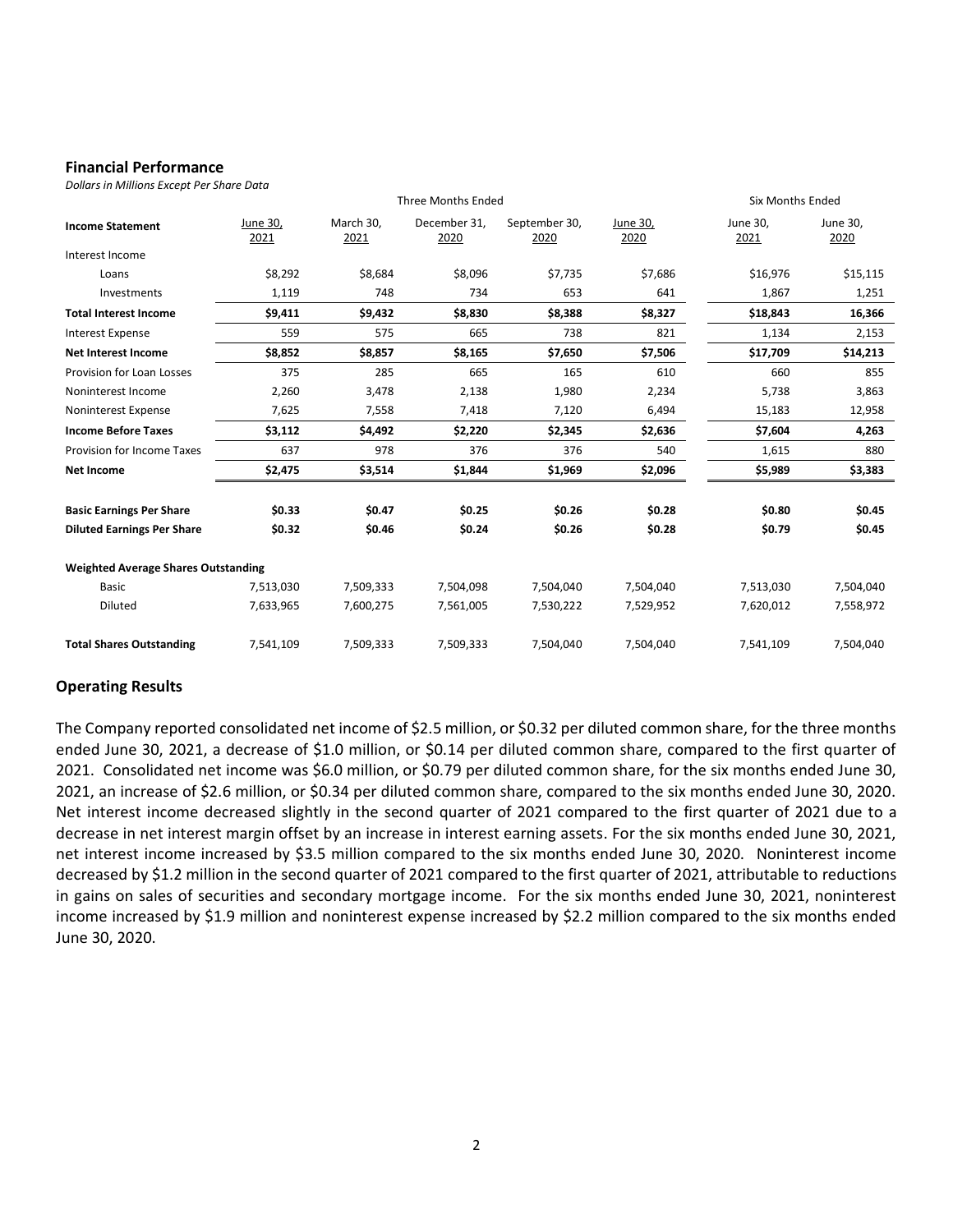## **Net Interest Margin**

| <b>Dollars in Millions</b>          |         |          |         |           | <b>Three Months Ended</b> |              |         |               |         |          |  |
|-------------------------------------|---------|----------|---------|-----------|---------------------------|--------------|---------|---------------|---------|----------|--|
|                                     |         | June 30, |         | March 31, |                           | December 31, |         | September 30, |         | June 30, |  |
|                                     | 2021    |          | 2021    |           | 2020                      |              | 2020    |               | 2020    |          |  |
|                                     | Average | Yield/   | Average | Yield/    | Average                   | Yield/       | Average | Yield/        | Average | Yield/   |  |
|                                     | Balance | Rate     | Balance | Rate      | Balance                   | Rate         | Balance | Rate          | Balance | Rate     |  |
| Interest earning assets             |         |          |         |           |                           |              |         |               |         |          |  |
| Loans                               | \$704   | 3.96%    | \$690   | 3.99%     | \$681                     | 3.99%        | \$678   | 4.06%         | \$663   | 4.24%    |  |
| Loan fees                           |         | 0.70     |         | 1.00      |                           | 0.62         |         | 0.40          |         | 0.38     |  |
| Loans with fees                     | \$704   | 4.65%    | \$690   | 4.98%     | \$681                     | 4.61%        | \$678   | 4.46%         | \$663   | 4.62%    |  |
| Total Interest earning assets       | \$1,003 | 3.79%    | \$903   | 4.25%     | \$875                     | 4.04%        | \$855   | 3.93%         | \$772   | 4.36%    |  |
| <b>Interest-bearing liabilities</b> |         |          |         |           |                           |              |         |               |         |          |  |
| Total interest bearing deposits     | \$640   | 0.35%    | \$596   | 0.39%     | \$575                     | 0.46%        | \$545   | 0.54%         | \$487   | 0.67%    |  |
| Total interest bearing liabilities  | \$640   | 0.35%    | \$596   | 0.39%     | \$575                     | 0.46%        | \$545   | 0.54%         | \$494   | 0.67%    |  |
| Cost of funds                       |         | 0.23%    |         | 0.27%     |                           | 0.32%        |         | 0.36%         |         | 0.45%    |  |
| Net interest margin                 |         | 3.56%    |         | 3.99%     |                           | 3.74%        |         | 3.59%         |         | 3.93%    |  |

Net Interest Margin decreased by 43 basis points in the second quarter of 2021 compared to the first quarter of 2021 primarily due to decreases in loan yields stemming from fee income generated by PPP loan forgiveness by the SBA. We may continue to experience net interest margin reduction due to declining in loan yields, slower cost of deposit declines and higher levels of liquidity related to the COVID-19 pandemic.

Our cost of funds decreased by 4 basis points in the second quarter of 2021 compared to the first quarter of 2021 and has decreased 22 basis points since June 30, 2020. We remain vigilant in managing our cost of funds and continue to take advantage of the current rate environment to supply low-cost funding for our Company.

# **Noninterest Income/Expense**

| <b>Dollars in Millions</b>       |                  |                   | Six Months Ended     |                       |                  |                  |                  |
|----------------------------------|------------------|-------------------|----------------------|-----------------------|------------------|------------------|------------------|
| <b>Noninterest Income</b>        | June 30,<br>2021 | March 30.<br>2021 | December 30,<br>2020 | September 30,<br>2020 | June 30,<br>2020 | June 30,<br>2021 | June 30,<br>2020 |
| Service charges and fees         | \$118            | \$126             | \$106                | \$152                 | \$89             | \$244            | \$203            |
| Securities gains, net            |                  | 990               | 90                   |                       | 430              | 990              | 962              |
| Secondary mortgage income        | 1,365            | 1,755             | 1,354                | 1,248                 | 1,080            | 3,120            | 1,549            |
| Other Income                     | 777              | 607               | 588                  | 580                   | 635              | 1,384            | 1,149            |
| <b>Total noninterest income</b>  | \$2,260          | \$3,478           | \$2,138              | \$1,980               | \$2,234          | \$5,738          | \$3,863          |
| Noninterest expense              |                  |                   |                      |                       |                  |                  |                  |
| Salaries and employee benefits   | \$4,847          | \$4,797           | \$4,572              | \$4,574               | \$4,039          | 9,644            | 7,998            |
| Occupancy                        | 1,092            | 1,121             | 954                  | 967                   | 915              | 2,213            | 1,858            |
| Other                            | 1,686            | 1,640             | 1,892                | 1,579                 | 1,540            | 3,326            | 3,102            |
| <b>Total noninterest expense</b> | \$7,625          | \$7,558           | \$7,418              | \$7,120               | \$6,494          | \$15,183         | \$12,958         |

Noninterest income decreased by \$1.2 million in the second quarter of 2021 compared to the first quarter of 2021. For the three months ended June 30, 2021, the Company did not realize gains related to the restructure of the investment portfolio compared to a gain of \$990,000 recorded for the three months ended June 30, 2021. Secondary mortgage income decreased by \$390,000 in the second quarter of 2021 compared to the first quarter of 2021 due to reduced demand for mortgages in our markets. Noninterest expense increased less than one percent in the second quarter of 2021 compared to the first quarter of 2021.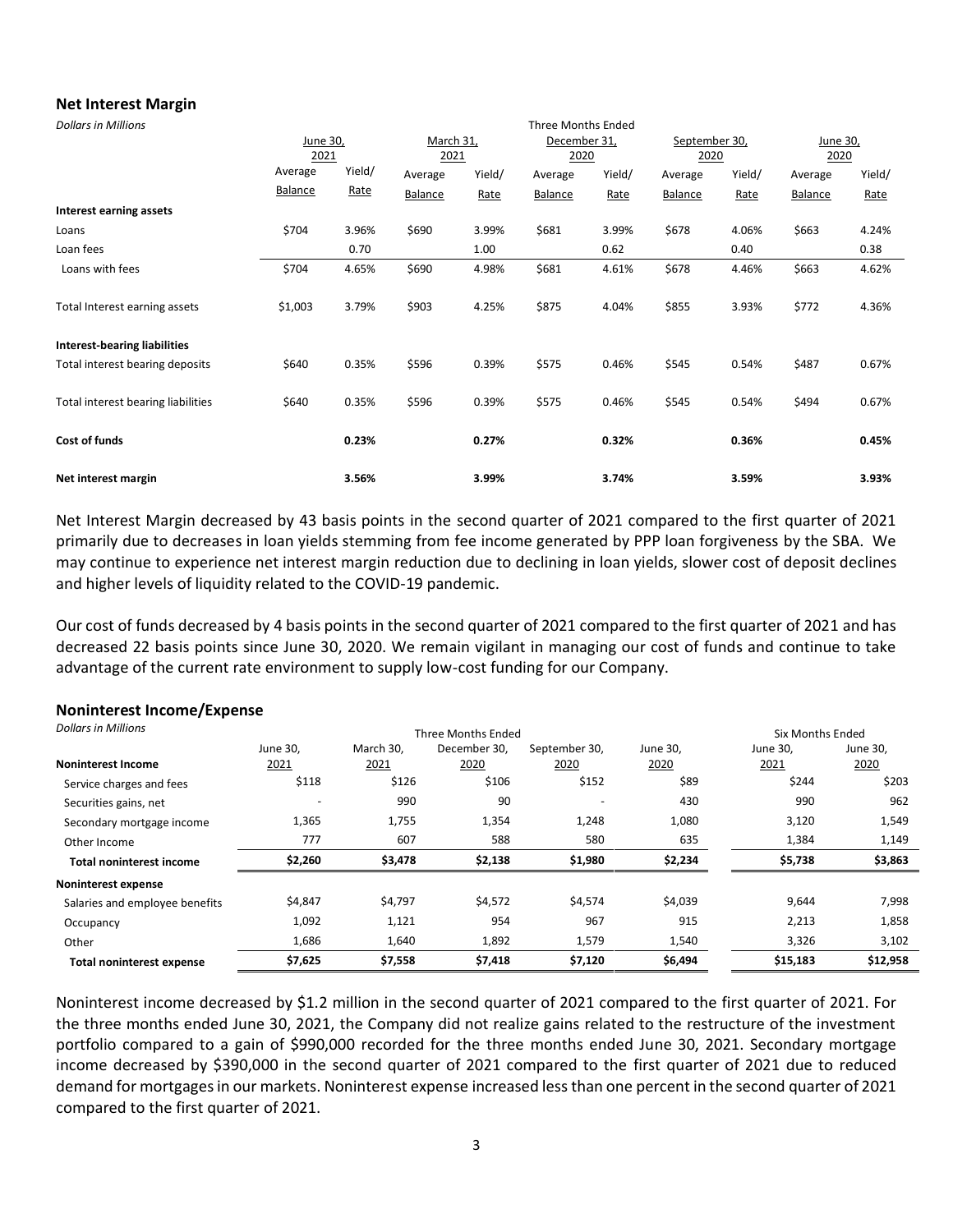### **Balance Sheet**

*Dollars in Millions*

|                                                   | June 30,<br>2021 | March 31,<br>2021 | December 30,<br>2020 | September 30,<br>2020 | June 30,<br>2020 |
|---------------------------------------------------|------------------|-------------------|----------------------|-----------------------|------------------|
| Cash and Cash Equivalents                         | \$142,008        | \$112,694         | \$40,682             | \$58,494              | \$92,176         |
| <b>Investment Securities</b>                      | 220,429          | 148,739           | 125,229              | 113,111               | 85,513           |
| Loans Held for Sale                               | 7,807            | 26,559            | 36,676               | 37,141                | 13,119           |
| Loans                                             |                  |                   |                      |                       |                  |
|                                                   | 718,026          | 691,141           | 686,894              | 673,766               | 680,265          |
| Loans                                             | (7, 494)         | (7, 109)          | (6,824)              | (6, 243)              | (6, 100)         |
| Less Allowance for Loan losses                    |                  |                   |                      |                       |                  |
| Loans, Net                                        | 710,532          | 684,032           | 680,070              | 667,523               | 674,165          |
| OREO                                              |                  |                   |                      |                       |                  |
| Property, net of accumulated depreciation         | 20,350           | 20,371            | 20,313               | 20,328                | 20,447           |
| <b>BOLI</b>                                       | 23,525           | 23,369            | 23,215               | 18,087                | 17,959           |
| Goodwill                                          | 5,349            | 5,349             | 5,349                | 5,349                 | 5,349            |
| Core Deposit Intangible                           | 746              | 802               | 859                  | 919                   | 981              |
| <b>Other Assets</b>                               | 15,088           | 14,749            | 14,148               | 14,354                | 14,209           |
| <b>Total Assets</b>                               | \$1,145,834      | \$1,036,664       | \$946,541            | \$935,306             | \$923,918        |
|                                                   |                  |                   |                      |                       |                  |
| Deposits                                          | \$349,345        | \$304,430         | \$245,321            | \$263,885             | \$275,155        |
| Noninterest bearing                               |                  |                   |                      |                       |                  |
| <b>Interest Bearing</b>                           | \$678,231        | 617,021           | 589,533              | 560,112               | 539,855          |
| <b>Total Deposits</b>                             | \$1,027,576      | 921,451           | 834,854              | 823,997               | 815,010          |
| Other Borrowings                                  | 14               |                   |                      |                       |                  |
| <b>Other Liabilities</b>                          | 15,422           | 16,242            | 13,865               | 15,309                | 15,368           |
| <b>Total Liabilities</b>                          | \$1,043,012      | \$937,693         | \$848,719            | \$839,306             | \$830,378        |
| Shareholders' Equity                              | \$102,822        | \$98,971          | \$97,822             | \$96,000              | \$93,540         |
| <b>Total Liabilities and Shareholders' Equity</b> | \$1,145,834      | \$1,036,664       | \$946,541            | \$935,306             | \$923,918        |

Total assets increased by \$109.2 million in the second quarter of 2021 to \$1.1 billion. Compared to June 30, 2020, total assets increased by \$222.9 million. Cash and cash equivalents increased by \$29.3 million in the second quarter of 2021 from March 31, 2021. During the three months ended June 30, 2021, investment securities increased by \$71.7 million while total loans increased by \$26.9 million. Total loans increased by \$37.8 million compared to June 30, 2020. We continue to see customers utilize funds to pay down existing loans which has tempered loan growth despite quality loan production. Total deposits grew by \$106.1 million in the second quarter of 2021 to \$1.0 billion. Compared to June 30, 2020, deposits increased \$212.6 million. Deposit growth has been fueled by paydowns associated with PPP loan forgiveness by the SBA as well as seasonal deposit growth. We anticipate this trend to continue as additional PPP loans are expected to be forgiven by the SBA by the second quarter of 2022.

#### **PPP Loans**

| <b>Dollars in Millions</b> |            |             |         |             |                          |               |                          | Outstanding as of        |
|----------------------------|------------|-------------|---------|-------------|--------------------------|---------------|--------------------------|--------------------------|
| Production                 |            |             |         | Forgiveness |                          | June 30, 2021 |                          |                          |
|                            | # of Loans | \$ of Loans |         | # of Loans  |                          | \$ of Loans   | # of Loans               | \$ of Loans              |
| Phase 1                    | 1,013      | \$91.7      |         | 956         |                          | \$81.2        | 57                       | \$10.5                   |
| Phase 2                    | 519        | 54.6        |         | 67          |                          | 8.9           | 452                      | 45.7                     |
| Dollars in Thousands       |            | 2Q21        | 1Q21    | 4Q20        | 3Q20                     |               | 2Q20                     | Remaining                |
| Phase 1 Fee Income         |            | \$477       | \$1,433 | \$983       | \$477                    |               | \$447                    | $\overline{\phantom{a}}$ |
| Phase 2 Fee Income         |            | \$560       | \$125   | -           | $\overline{\phantom{0}}$ |               | $\overline{\phantom{0}}$ | \$2,000                  |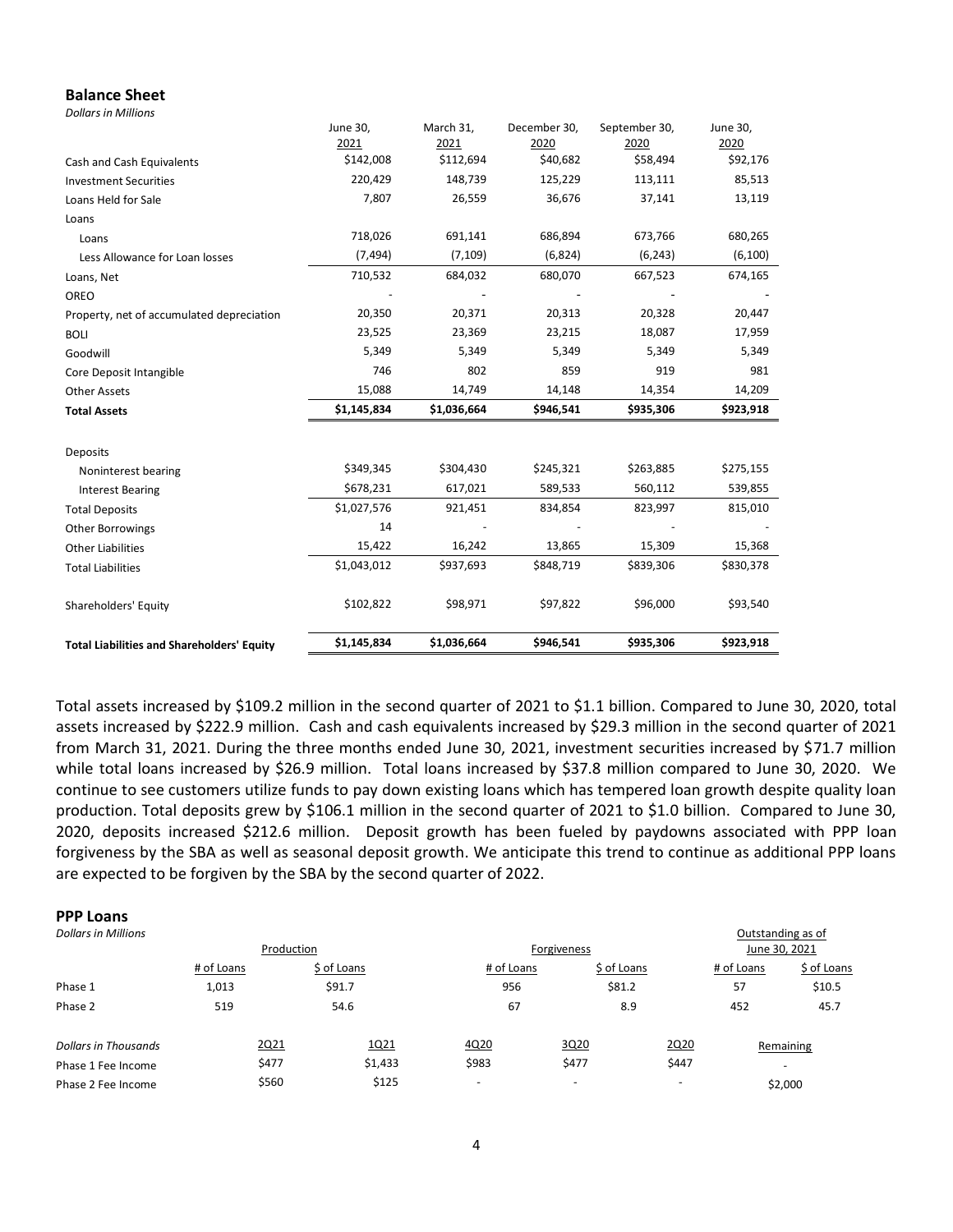## **Credit Quality**

|                            | Three Months Ended       |                   |                      |                       |                  |                          | <b>Six Months Ended</b> |  |
|----------------------------|--------------------------|-------------------|----------------------|-----------------------|------------------|--------------------------|-------------------------|--|
|                            | June 30,<br>2021         | March 31.<br>2021 | December 31.<br>2020 | September 30,<br>2020 | June 30,<br>2020 | June 30,<br>2021         | June 30,<br>2020        |  |
| LLR to Total Loans         | 1.04%                    | 1.03%             | 0.99%                | 0.93%                 | 0.90%            | 1.04%                    | 0.90%                   |  |
| NPAs to Avg Assets         | 0.00                     | 0.03              | 0.02                 | 0.03                  | 0.04             | 0.00                     | 0.04                    |  |
| <b>NCOs to Total Loans</b> | 0.00                     | 0.00              | 0.00                 | 0.00                  | 0.00             | 0.00                     | 0.00                    |  |
| Total NPAs (thousands)     | $\overline{\phantom{0}}$ | \$244             | \$224                | \$314                 | \$314            | $\overline{\phantom{a}}$ | \$314                   |  |

We continue to see strong credit quality throughout our markets. We had no nonperforming assets in the second quarter. Currently, there are no loans past due greater than 90 days. We recorded a provision expense of \$375,000 during the second quarter of 2021, which consisted of general factor increases primarily related to the potential impact of the COVID-19 pandemic on credit risk, among other factors. The provision during the second quarter of 2021 resulted in a slight increase in the ratio of the allowance for loan losses to total loans.

Throughout the COVID-19 pandemic, the Bank worked with borrowers who were unable to meet their contractual obligations due to the effects of the COVID-19 pandemic by offering loan modifications or payment deferrals to certain borrowers on a short-term basis. As of June 30, 2021, we had no loans with short-term modifications or payment deferrals due to the COVID-19 pandemic.

## **Performance Ratios**

|                     |          | Three Months Ended |              |               |          |          | Six Months Ended |  |
|---------------------|----------|--------------------|--------------|---------------|----------|----------|------------------|--|
|                     | June 30, | March 30,          | December 31, | September 30, | June 30, | June 30, | June 30,         |  |
|                     | 2021     | 2021               | 2020         | 2020          | 2020     | 2021     | 2020             |  |
| <b>ROAA</b>         | 1.10%    | 1.46%              | 0.78%        | 0.85%         | 1.00%    | 1.17%    | 0.86%            |  |
| <b>ROAE</b>         | 11.74    | 14.31              | 7.58         | 8.20          | 9.19     | 12.01    | 7.48             |  |
| Efficiency          | 68.62    | 61.27              | 72.00        | 73.94         | 66.68    | 64.76    | 71.69            |  |
| <b>NIM</b>          | 3.56     | 3.99               | 3.74         | 3.59          | 3.93     | 3.76     | 3.95             |  |
| <b>Book Value</b>   | \$13.63  | \$13.18            | \$13.03      | \$12.79       | \$12.47  |          |                  |  |
| Tangible Book Value | \$12.79  | \$12.33            | \$12.17      | \$11.92       | \$11.58  |          |                  |  |

## **Capital Ratios**

|            | June 30, | March 30, | December 31, | September 30, | June 30, |
|------------|----------|-----------|--------------|---------------|----------|
|            | 2021     | 2021      | 2020         | 2020          | 2020     |
| Tier 1     | 12.26%   | 12.42%    | 12.83%       | 12.73%        | 12.70%   |
| Leverage   | 8.64     | 9.28      | 9.30         | 9.30          | 9.98     |
| CET-1      | 12.26    | 12.42     | 12.83        | 12.73         | 12.70    |
| <b>TCE</b> | 8.47     | 8.98      | 9.72         | 9.63          | 9.47     |
| Total      | 13.25    | 13.40     | 13.84        | 13.67         | 13.63    |

## **Additional Data**

|                                  | June 30.<br>2021 | March 30.<br>2021 | December 31,<br>2020 | September 30,<br>2020 | June 30,<br>2020 |
|----------------------------------|------------------|-------------------|----------------------|-----------------------|------------------|
| <b>Branches</b>                  |                  |                   | 10                   | 10                    | 10               |
| Employees (Full Time Equivalent) | 149              | 146               | 137                  | 135                   | 133              |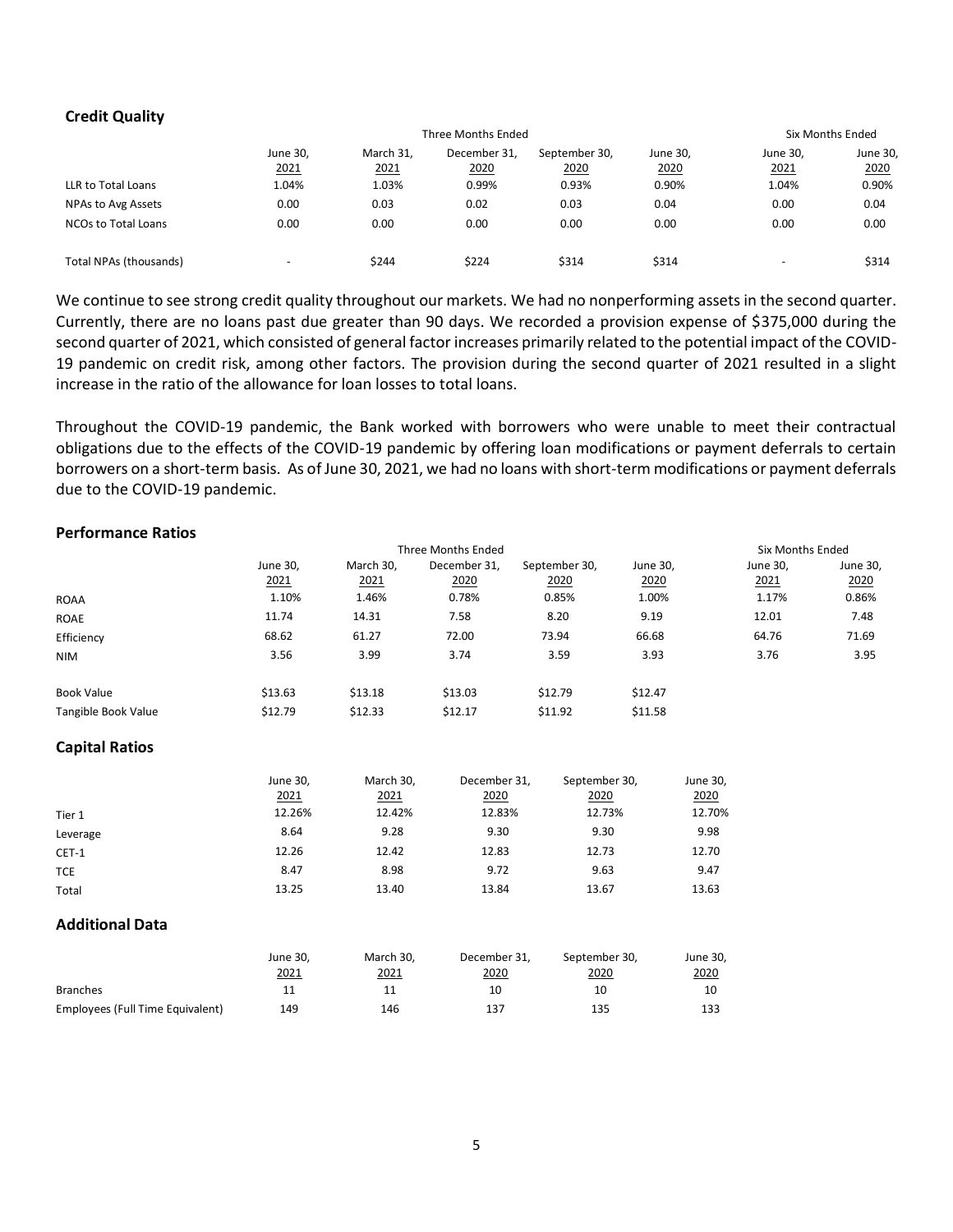## **About South Atlantic Bancshares, Inc.**

South Atlantic Bancshares, Inc. (OTCQX: SABK) is a registered bank holding company based in Myrtle Beach, South Carolina with \$1.1 billion in total assets. The Company's banking subsidiary, South Atlantic Bank, is a full-service financial institution spanning the entire coastal area of South Carolina, and is locally owned, controlled and operated. The Bank operates eleven offices in Myrtle Beach, Carolina Forest, North Myrtle Beach, Murrells Inlet, Pawleys Island, Georgetown, Mount Pleasant, Charleston, Bluffton and Hilton Head Island, South Carolina. The Bank specializes in providing personalized community banking services to individuals, small businesses and corporations. Services include a full range of consumer and commercial banking products, including mortgage, and treasury management, including South Atlantic Bank goMobile, the Bank's mobile banking app. The Bank also offers internet banking, no-fee ATM access, checking, certificates of deposit and money market accounts, merchant services, mortgage loans, remote deposit capture, and more. For more information, visit [www](https://c212.net/c/link/?t=0&l=en&o=3134084-1&h=2509384612&u=http%3A%2F%2Fwww.southatlantic.bank%2F&a=www)[.](https://c212.net/c/link/?t=0&l=en&o=3134084-1&h=1164877883&u=http%3A%2F%2Fwww.southatlantic.bank%2F&a=.)[SouthAtlantic](https://c212.net/c/link/?t=0&l=en&o=3134084-1&h=1827698378&u=http%3A%2F%2Fwww.southatlantic.bank%2F&a=SouthAtlantic)[.](https://c212.net/c/link/?t=0&l=en&o=3134084-1&h=1164877883&u=http%3A%2F%2Fwww.southatlantic.bank%2F&a=.)[bank](https://c212.net/c/link/?t=0&l=en&o=3134084-1&h=30304138&u=http%3A%2F%2Fwww.southatlantic.bank%2F&a=bank)[.](https://c212.net/c/link/?t=0&l=en&o=3134084-1&h=1164877883&u=http%3A%2F%2Fwww.southatlantic.bank%2F&a=.)

## **Cautionary Statement Regarding Forward-Looking Statements**

This press release contains, among other things, certain statements about future events that constitute forward-looking statements within the meaning of the Private Securities Litigation Reform Act of 1995, including, without limitation, statements regarding the effects of the ongoing COVID-19 pandemic, statements with references to a future period or statements preceded by, followed by, or that include the words "may," "could," "should," "would," "believe," "anticipate," "estimate," "expect," "intend," "plan," "project," "outlook" or similar terms or expressions. These statements are based upon the current beliefs and expectations of the Company's management team and are subject to significant risks and uncertainties that are subject to change based on various factors (many of which are beyond the Company's control). These risks, uncertainties and other factors may cause the actual results, performance, and achievements of the Company to be materially different from the anticipated future results, performance or achievements expressed in, or implied by, the forward-looking statements. Although the Company believes that the assumptions underlying the forward-looking statements are reasonable, any of the assumptions could prove to be inaccurate. Therefore, the Company can give no assurance that the results contemplated in the forward-looking statements will be realized and readers are cautioned not to place undue reliance on the forward-looking statements contained in this press release. The inclusion of this forwardlooking information should not be construed as a representation by the Company or any person that the future events, plans, or expectations contemplated by the Company will be achieved and readers are cautioned not to place undue reliance on the forward-looking statements contained in this press release. All subsequent written and oral forwardlooking statements attributable to the Company or any person acting on its behalf are expressly qualified in their entirety by the cautionary statements above. Any forward-looking statements contained in this press release are made as of the date hereof, and the Company does not undertake any obligation to update any forward-looking statement to reflect circumstances or events that occur after the date the forward-looking statements are made, except as required by law.

Information contained herein, other than information as of December 31, 2020, is unaudited. All financial data should be read in conjunction with the notes to the consolidated financial statements of the Company and the Bank as of and for the fiscal year ended December 31, 2020, as contained in the Company's 2020 Annual Report located on the Company's website.